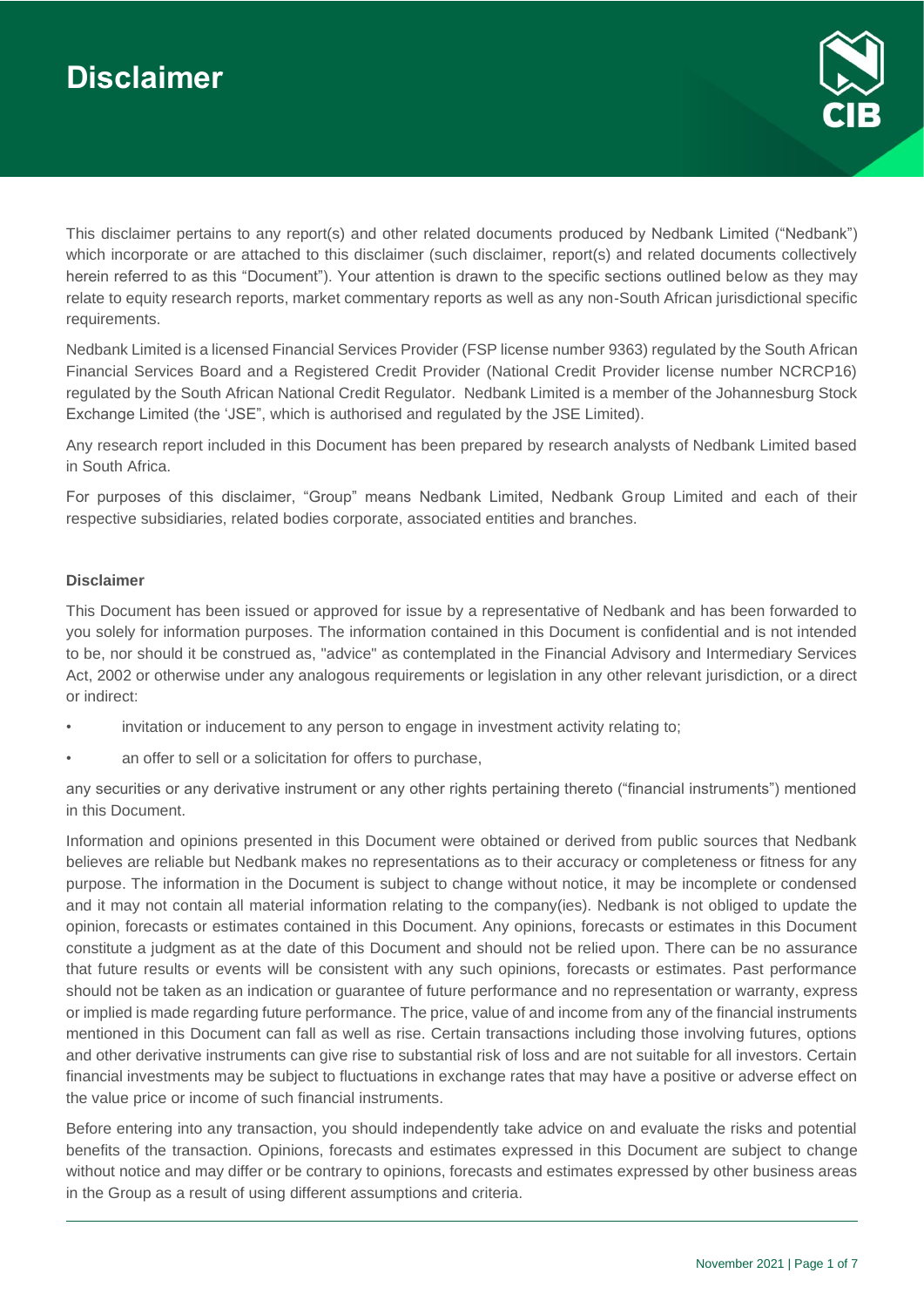

Furthermore, the Group (including each Group member's directors, employees, representatives and agents) accepts no responsibility or liability (whether in delict, equity, contract or otherwise) for any loss (direct or indirect) arising from the use of or reliance placed upon the material presented in this Document, except to the extent that such responsibility or liability cannot be legally disclaimed. Any such responsibility or liability is limited to the maximum extent permitted by law.

Members of the Group may have issued, and may in the future issue, other reports that are inconsistent with, and reach different conclusions from, the information presented in this Document. Those reports reflect the different assumptions, views and analytical methods of the research analysts who prepared them and Nedbank is under no obligation to ensure that such other reports are brought to the attention of any recipient of this Document. Members of the Group may be involved in many businesses that relates to the company(ies) and financial instruments mentioned in this Document.

Any prices or levels contained in this Document are preliminary and indicative only and do not represent bids or offers. These indications are provided solely for your information and consideration. The information contained in this Document may include results of analyses from a quantitative model which represent potential future events that may or may not be realized, and is not a complete analysis of every material fact representing any product, company or financial instrument. Any estimates included in this Document constitute the judgment of the research analyst as of the date hereof and are subject to change without any notice.

Any additional information relative to any financial instruments and/or financial products reviewed in the Document (if applicable) in addition to propriety models used and conflicts of interest disclosures provided is available upon request from the relevant research analyst(s) at Nedbank.

This Document may provide the addresses of, or contain hyperlinks to, websites. Except to the extent to which the Document refers to website material of Nedbank, Nedbank has not reviewed the linked site and takes no responsibility for the content contained therein. Such address or hyperlink (including addresses or hyperlinks to Nedbank's own website material) is provided solely for your convenience and information and the content of the linked site does not in any way form part of this Document. Accessing such website or following such link through this Document or Nedbank's website is entirely at your own risk.

Structured financial instruments are complex instruments, typically involve a high degree of risk and are intended for sale only to sophisticated investors who are capable of understanding and assuming the risks involved. The market value of any structured financial instrument may be affected by changes in economic, financial and political factors (including, but not limited to, spot and forward interest and exchange rates), time to maturity, market conditions and volatility, and the credit quality of a company or reference company. Any investor interested in purchasing a structured financial instrument/product should conduct their own investigation and analysis of the product and consult with their own professional advisers as to the risks involved in making such a purchase. Some investments discussed in this Document may have a high level of volatility. High volatility investments may experience sudden and large falls in their value causing losses when that investment is realised. Those losses may equal your original investment. In the case of some investments, the potential losses may exceed the amount of initial investment and, in such circumstances, you may be required to pay more money to support those losses. Income yields from investments may fluctuate and, in consequence, initial capital paid to make the investment may be used as part of that income yield. Some investments may not be readily realisable and it may be difficult to sell or realise those investments, similarly it may prove difficult for you to obtain reliable information about the value, or risks, to which such an investment is exposed.

This Document is intended for use by professional investors (or equivalent) only. The financial instruments referred to may not be suitable for the specific investment objectives, financial situation or individual needs of recipients and should not be relied upon in substitution for the exercise of independent judgment.

You should seek independent advice (including tax, accounting, legal, regulatory and financial advice) in relation to the information contained in this Document or if you are in doubt about any investments or investment objectives.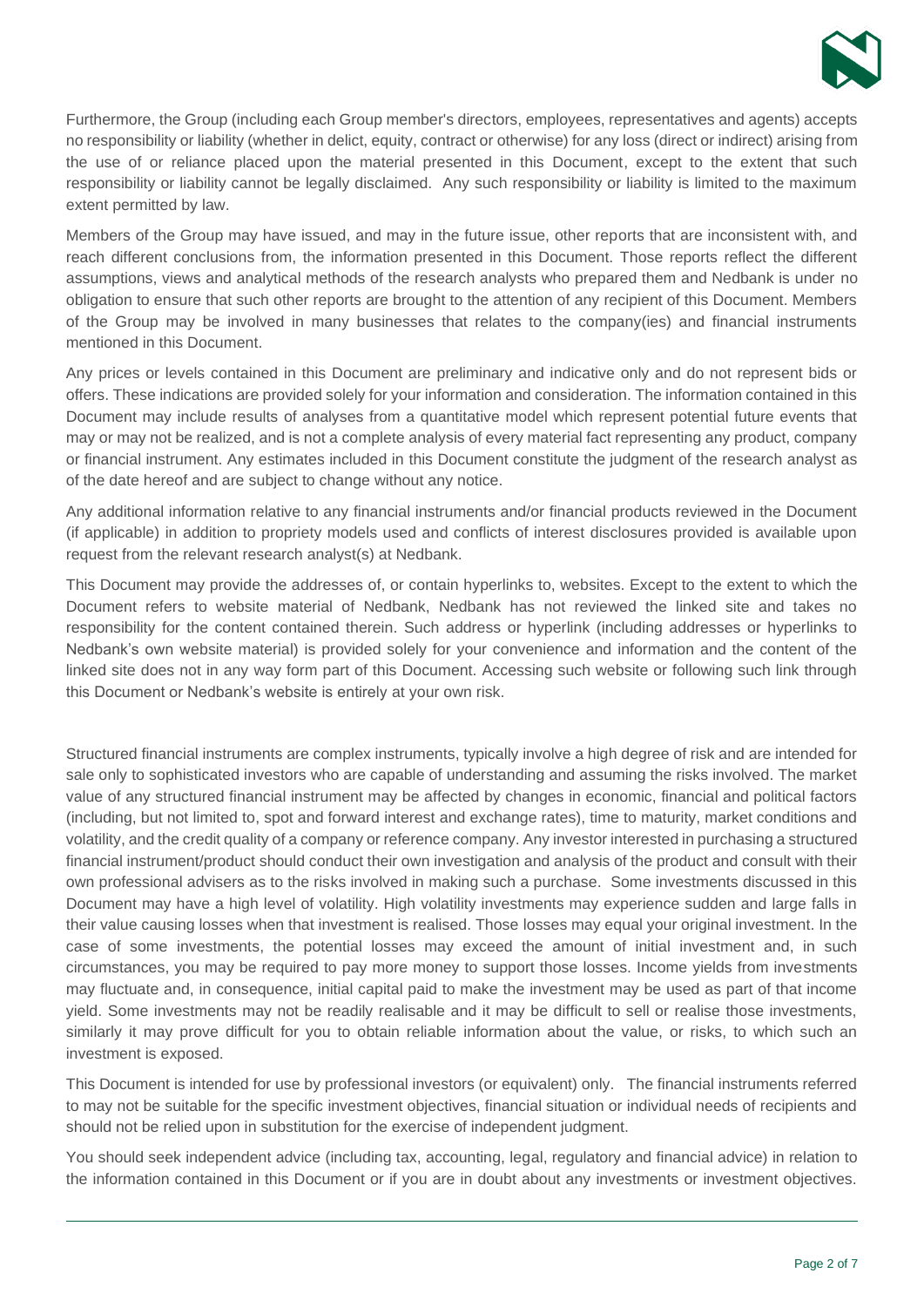

The information we provide you in this Document should not be considered as advice, a recommendation or an offer to enter into or conclude any transactions.

## **Copyright and disclosure**

All material presented in this Document, unless specifically indicated otherwise, is under copyright to Nedbank. Neither the Document, nor its content, nor any copy of it, may be altered in any way, transmitted to, copied, circulated or distributed, in whole or in part, to any other party, without the prior written permission of Nedbank. All trademarks, service marks and logos used in this Document are trademarks or service marks or registered trademarks or service marks of Nedbank or its Group members.

This Document is personal to the recipient and any unauthorised use, redistribution, retransmission or reprinting of this Document (whether by digital, mechanical or other means) is strictly prohibited.

This Document is not directed to, or intended for use by or distribution to, directly or indirectly, in whole or in part, any person or entity who is a citizen or resident of or located in any locality, state, country or other jurisdiction where such distribution, publication, availability or use would be contrary to any law or regulation or which would subject any member of the Group to any registration or licensing requirement within such jurisdiction.

The distribution of this Document in certain jurisdictions or to certain persons may be prohibited or restricted by rules, regulations and/or laws of such jurisdictions and persons into whose possessions this document comes should familiarize themselves with and observe any such restrictions. Any failure to comply with such prohibitions or restrictions may constitute a breach of the laws of such jurisdictions.

In particular, Nedbank does not allow the redistribution of this Document to non-professional investors or persons in jurisdictions where distribution is not permissible and Nedbank cannot be held liable in any way for the parties who effect such redistribution.

If any Document is distributed via the internet or email, please note that such communication is not guaranteed to be secure or virus-free. No member of the Group accepts any responsibility for any loss arising from unauthorised access to, or interference with any internet communications by any third party. Internet communications are not guaranteed to be secure or virus-free.

#### **Conflicts of Interests**

In respect of the financial instruments or issuer to which this Document relates, the specific disclosures in relation to potential conflicts of interest are set forth in this Document and, where appropriate, within the body of the research report.

The Group comprises a full service investment bank and a commercial bank engaged in providing investment banking, asset management, financing, financial advisory services and other commercial and investment banking products and services to a wide range of corporations and individuals. In the ordinary course of the Group's trading, brokerage, asset management and financing activities, any member of the Group may, at any time, hold ownership positions as set out in the disclosures to this Document (where applicable) of any of the companies mentioned in this Document, may deal as principal or agent for more than one party in, or hold short positions, long positions and may trade or otherwise effect transactions, for its own account or the accounts of customers, in debt or equity securities or loans of third parties or any other person that may be involved in a transaction/project in connection with a company or financial instruments referenced in this Document. Nedbank recognises its responsibility for compliance with relevant securities laws in relation to such activities and has implemented the required information barriers and control systems in respect thereof for the prevention and avoidance of conflicts of interest

The Group may have, and may in the future have, investment and commercial banking, trust and other relationships with parties other than the companies mentioned in this Document, which parties may have interests with respect to the companies and the financial instruments referred to in this Document. Members of the Group, in the course of such other relationships, may acquire information about the companies and/or financial instruments mentioned in this Document or such other parties. Be advised that no member of the Group shall have an obligation to disclose any such information, or the fact that any member of the Group is in possession of such information, to the recipients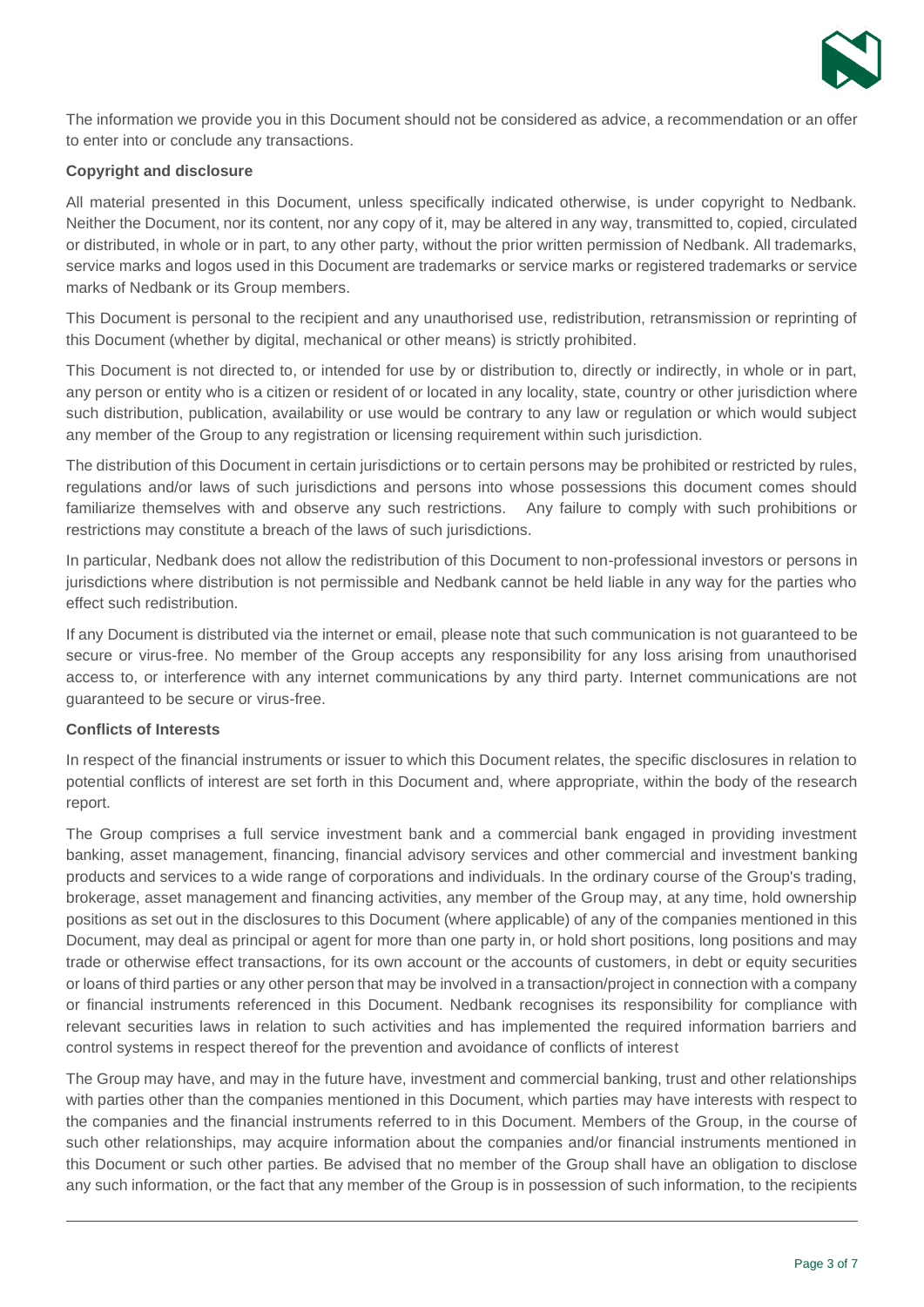

of this Document. Furthermore, members of the Group may have fiduciary or other relationships whereby such member may exercise voting power over financial instruments of certain companies, which financial instruments may from time to time include financial instruments of the companies referred to in this Document.

Directors, officers and/or employees of any member of the Group may at any time, to the extent permitted by law, own or have a position in the financial instruments of any company or related company referred to in this Document, and may add to or dispose of any such position or act as a principal in any transaction in such financial instruments. Group members may make a market in these instruments for its customers and for its own account. Accordingly, Group members may have a position, add or dispose of such position or act as principal in any transaction in any such instrument at any time. Directors, officers and/or employees of any member of the Group may also be directors of companies mentioned in this Document. Group members may from time-to-time provide or solicit investment banking, underwriting or other financial services to, for or from any company(ies) referred to in this Document.

Group members may to the extent permitted by law, act upon or use information or opinions presented in this Document, or research or analysis on which they are based prior to the material being published.

Recipients of this Document are advised that any or all of the foregoing arrangements, as well as more specific disclosures set forth in this Document, may at times give rise to potential conflicts of interest. In respect of the financial instruments of a company that such research analyst covers, the Group generally requires that research analyst and any member of his/her household to disclose any trades and holdings in such financial instruments. In addition, Group policy requires that research analysts make written disclosure to their employer if they serve as an officer, director or advisory board member of a company that he/she covers.

#### **Equity Research report specific provisions**

#### **Analyst certification**

Each research analyst(s) principally responsible for the preparation and content of all or any identified portion of this Document which comprises a research report hereby certifies that, with respect to each issuer or security or any identified portion of this Document with respect to an issuer or security that is discussed by the research analyst in this research report, all of the views expressed in this research report accurately reflect their personal views about those issuer(s) or financial instruments. Each research analyst(s) also certifies/certify that no part of their compensation was, is, or will be, directly or indirectly, related to the specific recommendation(s) or view(s) expressed by that research analyst in this research report.

#### **Frequency of Research**

We have no fixed timetable for the publication of Research. Documents are issued when an analyst believes them to be warranted.

#### **Potential Conflicts of Interest**

Research analysts employed by members of the Group are compensated from revenues generated by members of the Group. Research analysts do not receive compensation based upon revenues from specific transactions.

Disclosure C: Information provided for the purpose of managing relevant conflicts of interest is provided by a third party and is updated on a monthly basis.

Disclosure D & E: A connected person is defined, but not limited to, a spouse or partner; minor children or any dependants; any person in a business or profit-sharing relationship with the Research Analyst, including partners in an investment club; a trust in which an Research Analyst or any person mentioned in (i) and (ii) is a beneficiary, discretionary beneficiary or trustee; a company or close-corporation in which a Research Analyst or any person mentioned in (i), (ii), or (iv) is a shareholder or a member; any other accounts where the Research Analyst has a direct or indirect material benefit (such as the enjoyment of dividends and the exercise of voting rights); and any other personal relationship that may create a conflict of interest.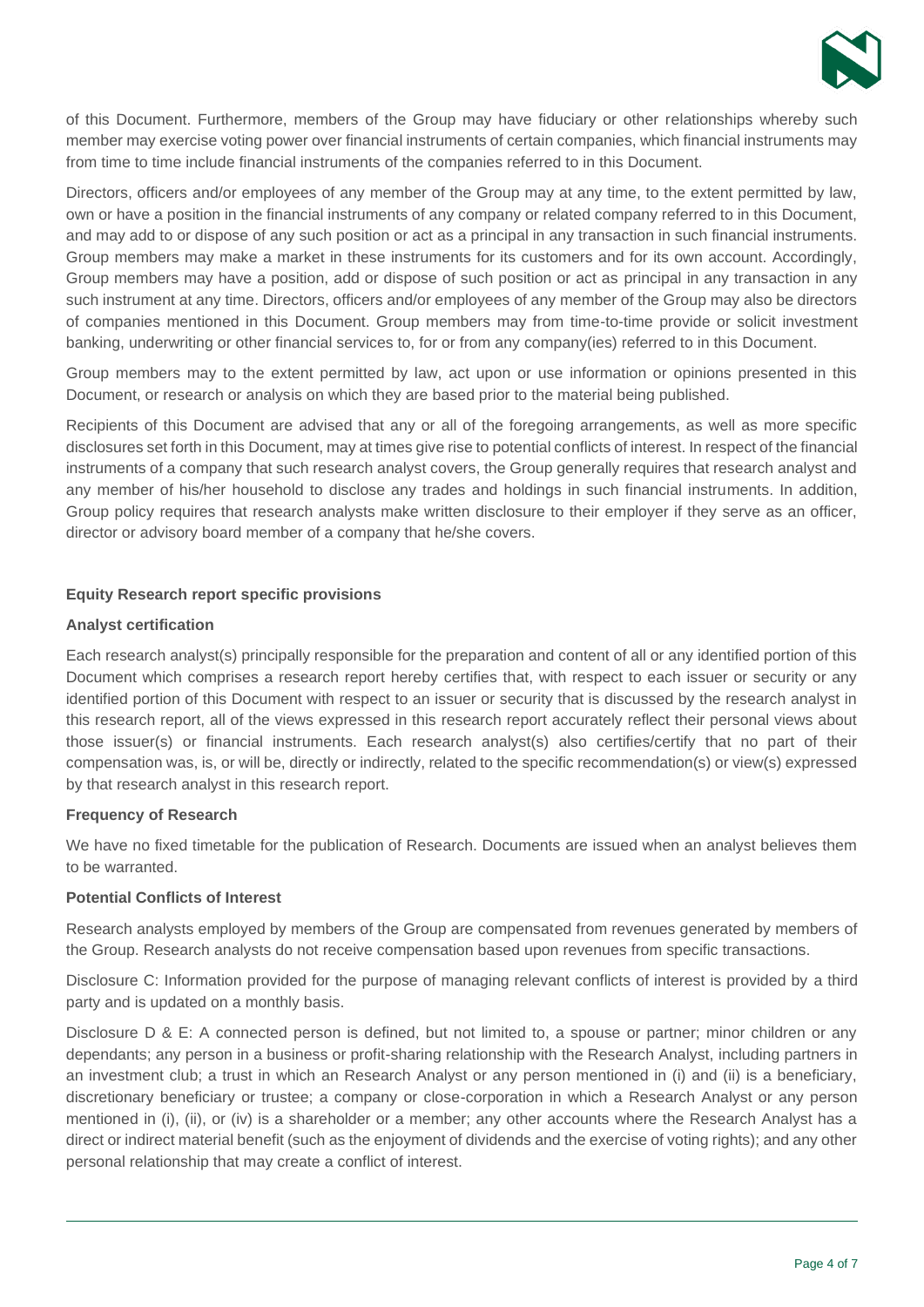

Disclosure E: A Research Analyst may from time to time trade via a fully discretionary account in which they do not effect trading decisions and may ultimately hold shares in the subject company by virtue of their portfolio being managed by a broker.

## **Market Commentary report specific provisions**

The information furnished in this Document, which information may include opinions, estimates, indicative rates, terms, price quotations and projections, reflects the judgment of the author(s) and the prevailing market conditions as at the date of this Document, which judgment and conditions are subject to change without notice, modification or amendment. This Document does not necessarily reflect the opinion of any Group member. Information presented in this Document was obtained or derived from public sources that Nedbank believes are reliable but no representation or warranty, express or implied, is made as to its accuracy or completeness.

Any prices or levels contained in this Document are preliminary and indicative only and do not represent bids or offers. These indications are provided solely for your information and consideration. The information contained in this Document may include results of analyses from a quantitative model which represent potential future events that may or may not be realised, and is not a complete analysis of every material fact representing any product.

For purposes of any market commentary produced by Nedbank Limited (through its London Branch), the London Branch is authorised by the Prudential Regulation Authority, and subject to regulation by the Financial Conduct Authority and limited regulation by the Prudential Regulation Authority. Details about the extent of our regulation by the Prudential Regulation Authority are available from Nedbank Limited, London Branch on request.

# **EU (including UK) and US specific provisions**

This Report has been issued in the United Kingdom only to persons described in Article 19 (5), 38, 47 and 49 of the Financial Services and Markets Act 2000 (Financial Promotion) Order 2005 (all such persons being referred to as "relevant persons"). Any investment or investment activity to which this Report relates is only available to relevant persons and will be engaged in only with relevant persons. In other EEA countries, this Report has been issued to persons regarded as professional investors (or equivalent) in their home jurisdiction.

This Document is not intended for use by, or distribution to, persons in the United States that do not meet the definition of a major US institutional investor under Rule 15a-6 under the US Securities Exchange Act of 1934 ("Rule 15a-6"). The financial instruments described in this Document may not have been registered under the US Securities Act of 1933 (the "Securities Act") and may not be offered or sold in the United States unless they have been registered under the Securities Act, or pursuant to an exemption from, or in transactions not subject to, the registration requirements of the Securities Act, and in compliance with any applicable securities laws of any state or other jurisdiction of the United States. Any US person(s) or recipient(s) of this Document located in the United States that are interested in trading financial instruments referred to in this Document should only effect such transactions through a US-registered broker-dealer. Where applicable, the Document complies with the requirements set forth under Regulation AC and Rules 2241 and Rules 2242 of the Financial Industry Regulatory Authority (FINRA).

The financial instruments described in this Document may be complex, and may not be suitable for all investors. Investment suitability must be determined individually for each investor, and in light of such investor's overall investment profile.

Nedbank is exempt from registration with the US Securities Exchange and Commission (SEC) in accordance with Rule 15(a)-6 of the Securities Exchange Act of 1934, as amended. Accordingly the Document is only issued to major US institutional investors.

#### **Singapore specific provisions**

This document is not intended for use by, or distribution to, persons in Singapore that do not meet the definition of "Institutional Investor" under the Securities and Futures Act (cap 289). Any investment or investment activity to which this Report relates is only available to Institutional Investors and will be engaged in only with Institutional Investors.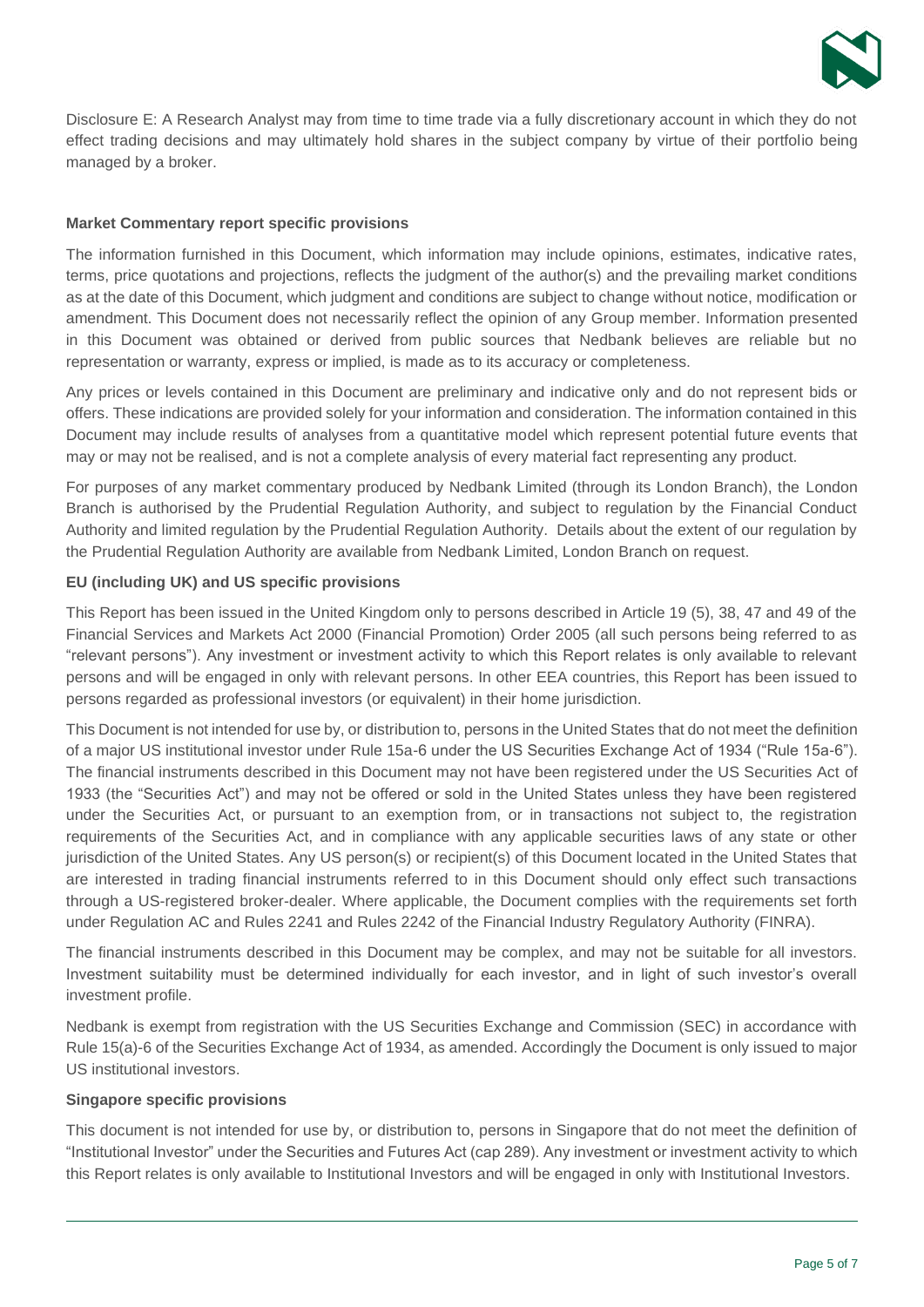

## **UAE specific provisions**

The information provided in this Document is not regulated under the laws or regulations of the United Arab Emirates ("UAE") or the Securities and Commodities Authority (the "SCA") relating to securities, funds, investments or otherwise. This Document has not been reviewed or approved by the SCA or any other authority or regulator located in the UAE.

The SCA does not accept any liability for the contents of this Document. This Document is strictly private and confidential and is being distributed to a limited number of selected professional investors in accordance with the laws and regulations of the SCA's Decision No. 13 of 2021, and in accordance with the term "professional clients" as defined by Section 3 (Business Practice) – Article 5 (Professional Investor) of the SCA Rulebook. No other person should rely upon the information contained within it.

This Document (a) does not constitute a public offer, or an advertisement or solicitation to the general public, (b) is intended only for the original professional investors recipients of this Document to whom this Document is personally provided and may not be reproduced or used for any other purpose. This Document is for information purposes only, and no sale of investment products is intended to be consummated within the UAE.

The information provided for in this Document is not offered or intended to be provided directly or indirectly to the public in the UAE. The information has been provided for your exclusive use. This Document is not intended for distribution to, or for use or reliance by, any person or entity in any jurisdiction or country where such distribution would be unlawful under any applicable law. Any distribution, by whatever means, of this Document and related materials to any other person (except those expressly permitted by applicable law or regulation) is strictly prohibited.

The information contained in this Document is not intended to lead to the conclusion of any contract of any nature within the territory of the UAE. Nothing contained in this Document is intended to constitute investment, legal, tax, accounting, or other professional advice in, or in respect of, the UAE. This Document is informative in nature and is intended to provide a general analysis.

#### **DIFC specific provisions**

The information provided in this Document is not regulated under the laws or regulations of the Dubai International Financial Centre (the "DIFC") or the Dubai Financial Services Authority (the "DFSA") relating to securities, funds, investments or otherwise. This Document has not been reviewed or approved by the DFSA or any other authority or regulator located in the DIFC or the United Arab Emirates.

The DFSA does not accept any liability for the contents of this Document. This Document is strictly private and confidential and is being distributed to a limited number of selected professional clients in accordance with the laws and regulations of the DIFC, including Dubai International Financial Centre Regulatory Law No. 1 of 2004, and in accordance with the term "professional clients" as defined by the DFSA – Conduct of Business Rulebook. No other person should rely upon the information contained within it.

This Document (a) does not constitute a public offer, or an advertisement or solicitation to the general public, (b) is intended only for the original professional investors recipients of this Document to whom this Document is personally provided and may not be reproduced or used for any other purpose. This Document is for information purposes only, and no sale of investment products is intended to be consummated within the DIFC.

The information provided for in this Document is not offered or intended to be provided directly or indirectly to the public in the DIFC. The information has been provided for your exclusive use. This Document is not intended for distribution to, or for use or reliance by, any person or entity in any jurisdiction or country where such distribution would be unlawful under any applicable law. Any distribution, by whatever means, of this Document and related materials to any other person (except those expressly permitted by applicable law or regulation) is strictly prohibited.

The information contained in this Document is not intended to lead to the conclusion of any contract of any nature within the territory of the DIFC. Nothing contained in this Document is intended to constitute investment, legal, tax, accounting, or other professional advice in, or in respect of, the DIFC. This Document is informative in nature and is intended to provide a general analysis.